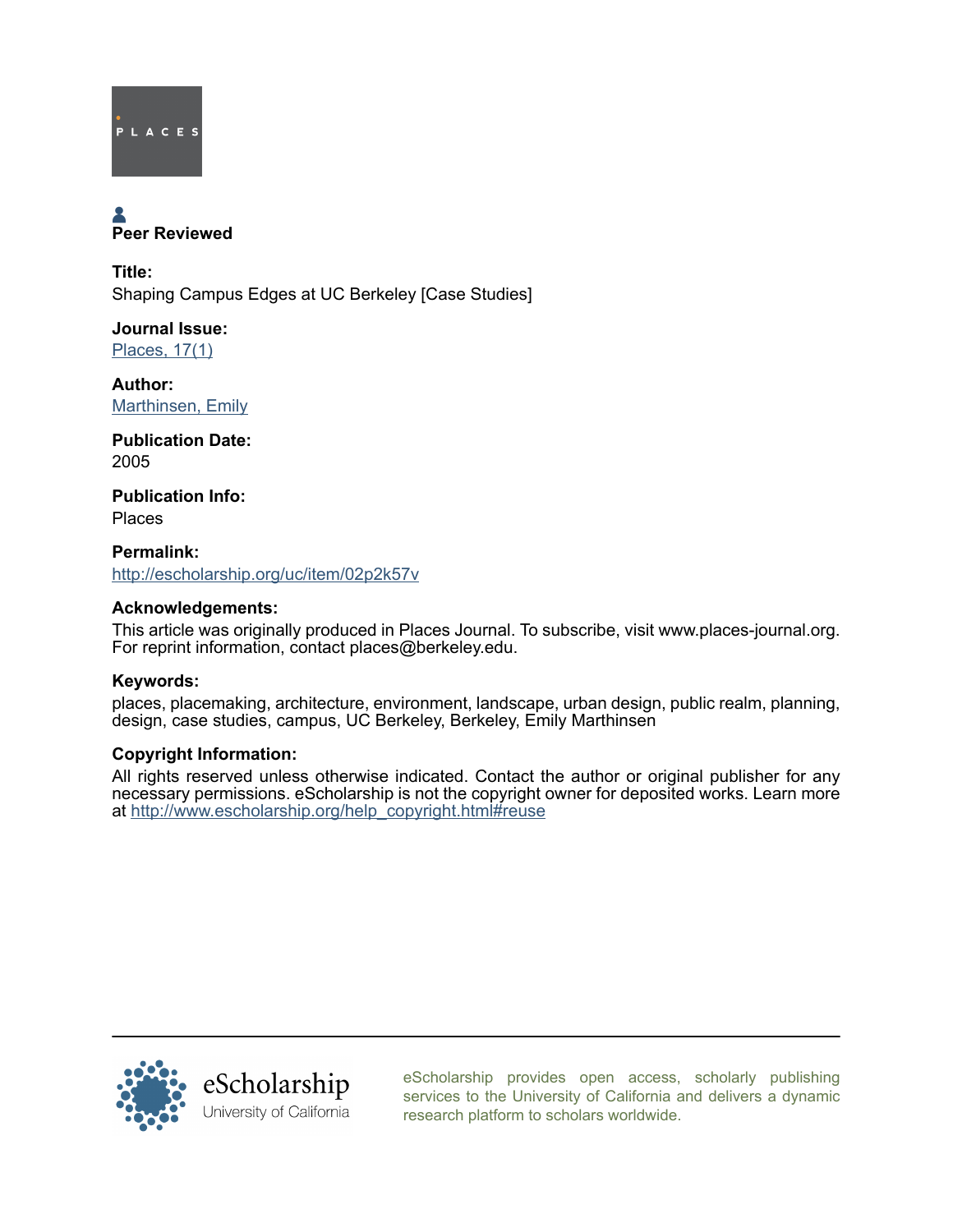# **Shaping Campus Edges at UC Berkeley**

### **Emily Marthinsen**

The University of California at Berkeley is a rich and dynamic place. It has a vigorously marked focus, with its Campanile, visible from across the bay in San Francisco, and a Beaux-Arts central campus plan explicitly, perhaps presciently, oriented by its architects toward the Golden Gate, the Pacific, and Asia beyond. UC Berkeley's boundaries, however, are complex and indeterminate, stretched and fractured by the demands of growth.

Berkeley's faculty members are world leaders in research, and the university draws top students from California, the U.S., and the world. New academic programs are constantly being developed and existing programs expanded. Now, in addition, as part of the California Master Plan for Higher Education, UC Berkeley must grow by an additional 4,000 students (with associated faculty and support staff) by the year 2010. The 2020 Long Range Development Plan, certified by the Regents in January, 2005, proposes adding 2.2 million gross square feet of academic and support space to accommodate the population and program growth. UCB and the city it inhabits together face formidable challenge and opportunity.

Initially set out on open ground a century ago, the campus now finds itself tightly constrained: its boundaries on three sides are well-established city neighborhoods that have grown up around the original small campus, each with a clear, noncampus identity. The fourth side is mostly steep university-owned open space reserve, with the Lawrence Berkeley Laboratory set farther up in the hills.

The campus has already moved into those neighborhoods in various ways. The university has bought or rented buildings. It has bought land, demolished existing buildings, and built new ones. Early on, the campus actually also subsumed a number of streets entirely. As with most universities, the neighborhoods surrounding UC Berkeley have not welcomed the growing campus presence.

#### **University Influence at its Edges**

Decisions made by UC Berkeley about its edges and expansion beyond its boundaries have shaped the form and activities — the character — of streets and neighborhoods bordering the campus. Sometimes those changes were made with intent, sometimes through disregard. Most appear to have been the result of demand for space and services.

In terms of character, Southside is the primary student neighborhood, and the lively commercial life here is directly related to the large number of students who live nearby in the university's highrise dormitories (the "units") and in private apartment complexes. Small academic and service groups also create a mixed-use office environment in former residential buildings. To the west, large numbers of people coming to the campus arrive in downtown Berkeley, making it a major East Bay transit center, with bus and BART connections to the Bay Area and beyond. On the north, large academic buildings across Hearst Avenue from the campus, along with those of (delete those of) the Graduate Theological Union and other small schools and research centers, have given the Northside neighborhood an increasingly institutional character.

Density of development is another way the university has influenced its surroundings. The effect of density has been felt especially to the south and north. In the 1950s three groups of highrise dormitories replaced single-family houses on the south side; and since the 1970s two large academic buildings have been built on the north side, replacing small apartment buildings. Current plans for the west, downtown, edge of the campus, propose intense commercial development — a hotel, conference center, and retail uses — between the campus and the transit center, supporting the City of Berkeley's efforts to reinvigorate its downtown.

The presence of university buildings has also changed neighborhood scale and rhythm, affecting how public roads and sidewalks connect open space, how buildings frame views, and how people experience the sequence of Berkeley's urban space. Large, poorly sited buildings on the central campus block orienting view corridors, and campus buildings on residential streets — even the best provide a less rich visual vocabulary for passersby than do Berkeley's traditional houses and gardens.

Finally, as campus programs and population have grown, and as private automobile use has replaced public transit, streets and sidewalks approaching the campus and its open spaces have become increasingly congested. One of the most hotly contested elements in the current Long Range Development Plan is the projected increase in parking planned by the university to meet faculty, staff and student demand. The City of Berkeley claims this will increase an already burdensome traffic load.

Each side of the Berkeley campus has been affected differently by the university's presence, and each offers different opportunities for positive results. But, in response, the university's approach to development along its edges is now more intentional, more studied, and more publicly articulated than in the past.

**Opposite:** UC Berkeley imagines a number of new and replacement building sites on its main campus and in adjoining areas of the city as part of its 2004 Long Range Development Plan.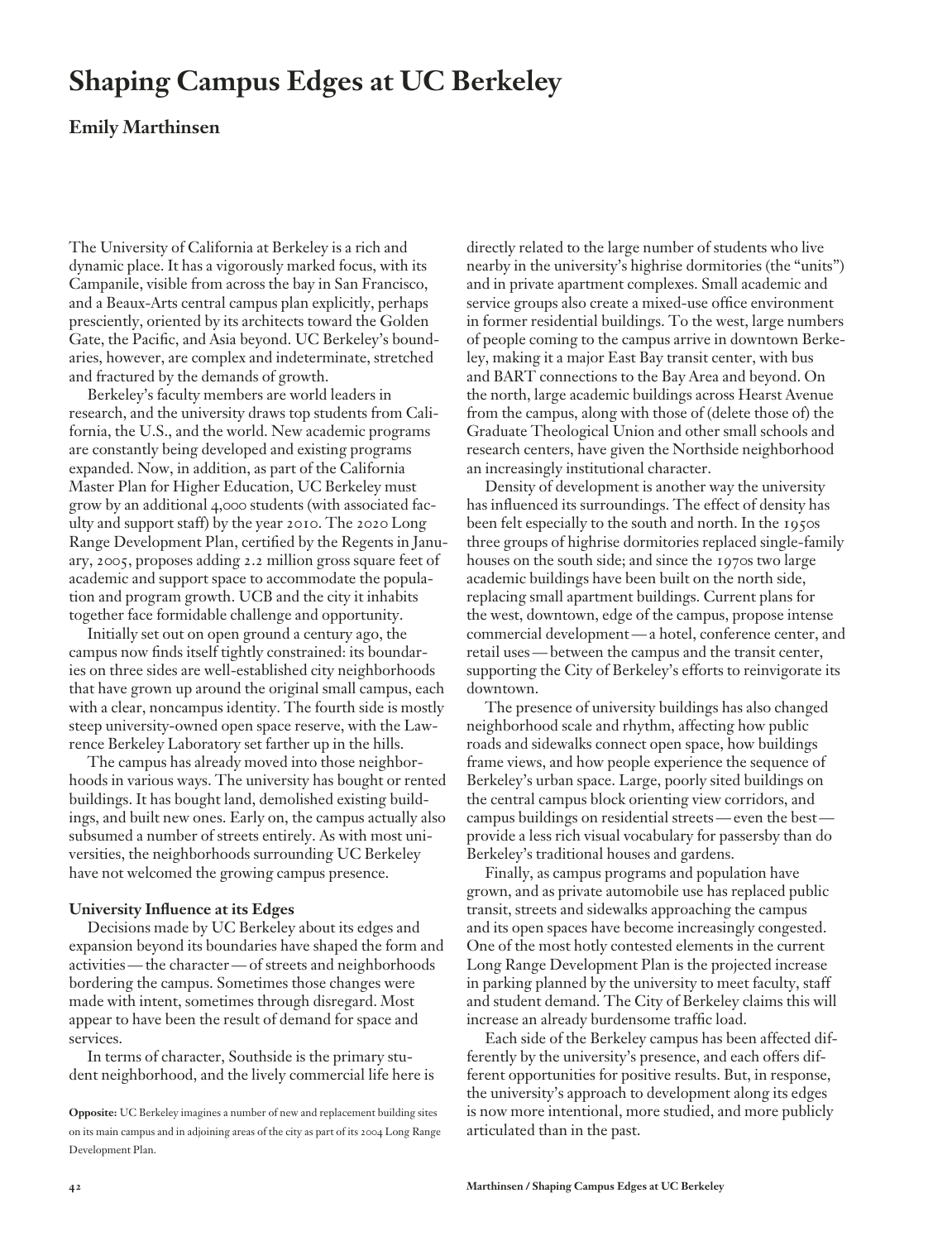Case Study



#### **North Side of Campus**

Hearst Avenue is the traditional north boundary of the central campus. Some years ago the university crossed this street and built a number of large buildings: two parking structures, two academic buildings, and a residence hall. These campus buildings generate constant pedestrian traffic in both directions across the street. Core academic activities — research, instruction — now occur on both sides of this boundary, and the edge itself, for about three blocks, has been functionally almost erased as a result. A residential neighborhood with many large single-family houses and old apartment buildings remains intact close to these campus buildings.

Recently, the university took a different development approach to a project on its north side. The Goldman School of Public Policy is housed in a large old fraternity house. Its recent addition is about the same size as the original, and was designed as its complement — with similar form, massing and detail. Although the new building continues the campus activities in this neighborhood, it does not increase density, and the character of the street large elegant houses and apartment buildings, some with ground-floor retail — remains intact.

#### **West Side of Campus**

The west side is the campus downtown edge. Here a wide street, Oxford Avenue, separates the campus from the city. Although four university-owned buildings and one state-owned complex across Oxford Street have severely inhibited commercial development along the west side of the street, the campus edge here appears distinct. The most significant face of the campus is primarily open space: the West Crescent lawn, Grinnel Natural Area, and Strawberry Creek.

The university and the city are engaged in an effort to develop a hotel/conference center along Center Street. Center Street would thus become the connection between Berkeley's main commercial street (and the location of bus and rapid transit lines) and the campus. The university's art museum and film archive plan a new building at the end of Center Street, across Oxford Street, facing the campus, but also linked, by Center Street, to other areas of Berkeley's downtown, especially Addison Street around the corner, the city's designated "arts district," already home to several theaters.

The initial campus proposal for the hotel/conference center/museum saw in this project an opportunity to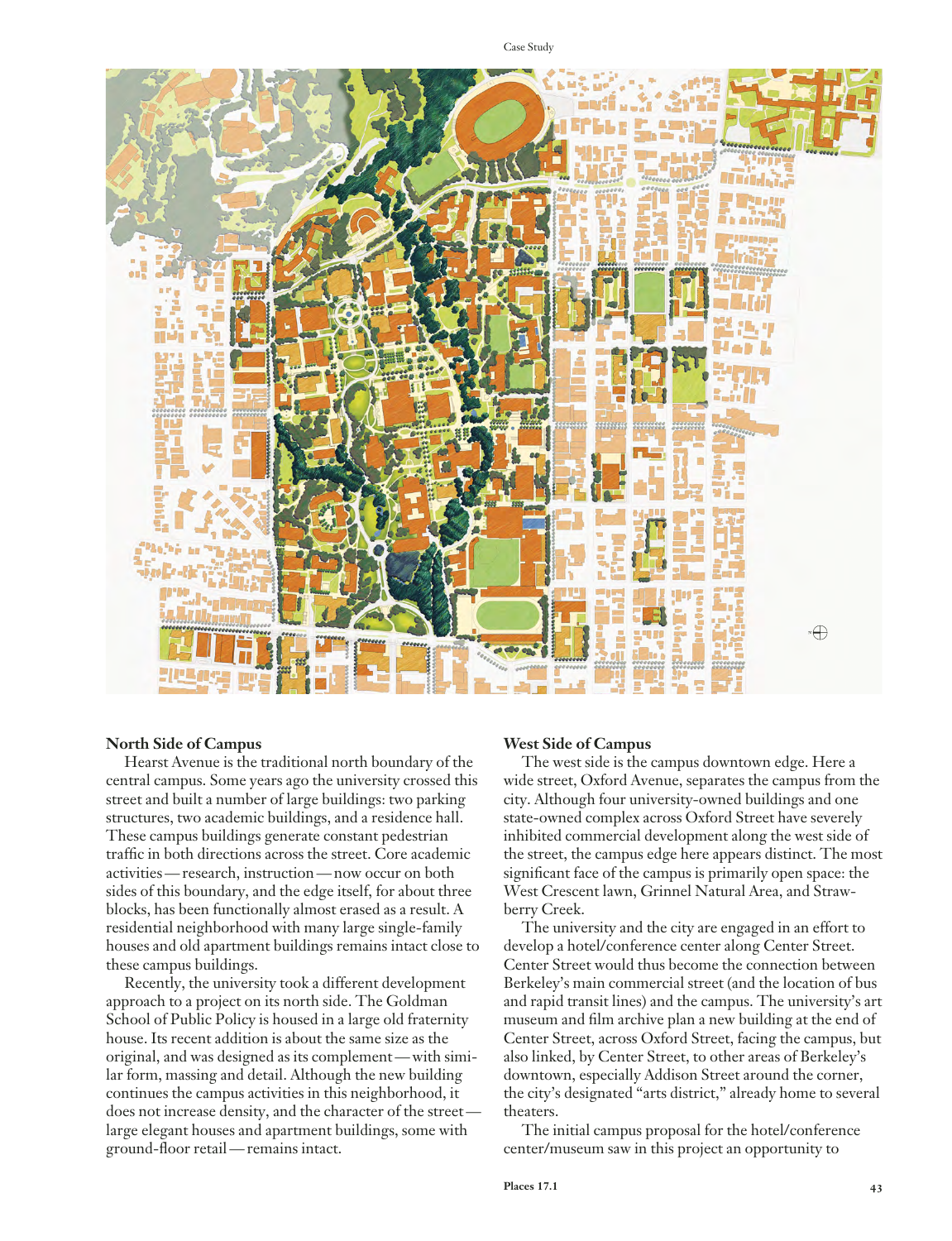

 $\sqrt{2}$ **PUBLIC ACCESSIBLE** 

develop a better connection between downtown and the campus. Visitors coming to the hotel for a conference or to the museum would discover the buildings and beautiful open spaces of the adjacent campus. The university's art museum would provide a program resource, enlivening Berkeley's downtown. This would mean that diners visiting the already lively restaurant row of Center Street, recently facilitated by the city, would be joined by a lively mix of art-museum and film patrons, conference attendees, shoppers, and pedestrians on their way to transit stops in the area.

Progress on this ambitious and innovative project has been slow, as university, city, and citizen advocates have claimed conflicting positions regarding form, development and financing both for the project and for transforming Center Street itself.

#### **South Side of Campus**

The south side of the campus has been most affected by university planning and design decisions. The university built highrise residence halls, a dramatic art museum a comprehensive student health center, parking garages,

and recently new lowrise residences. All this development occurred in a neighborhood that once consisted of large homes, apartment buildings, and religious institutions. The university bought and rented properties, and over time activities in the Southside neighborhood have become more and more dependent on the university's presence.

The first campus buildings, the highrise residence halls, were designed around courtyards. The courtyards contained landscaped walks and large pavilions used for dining. There are three such groups of three slab towers, nearly identical. Although the units themselves are blocks away from the campus, the groupings turned away from the streets and the neighborhood and created self-con-

Downtown Berkeley campus edge. The darker gray buildings are university buildings. The orange areas show portions of downtown buildings generally available to the pubic. Dotted lines indicate areas where there could soon be major change, four of which involve university property. The two most strongly indicated are the potential museum/hotel site (rectangular) and a private development that includes housing and an ecology center (oval). Drawing by Marianne Stuck and Benjamin Bross.